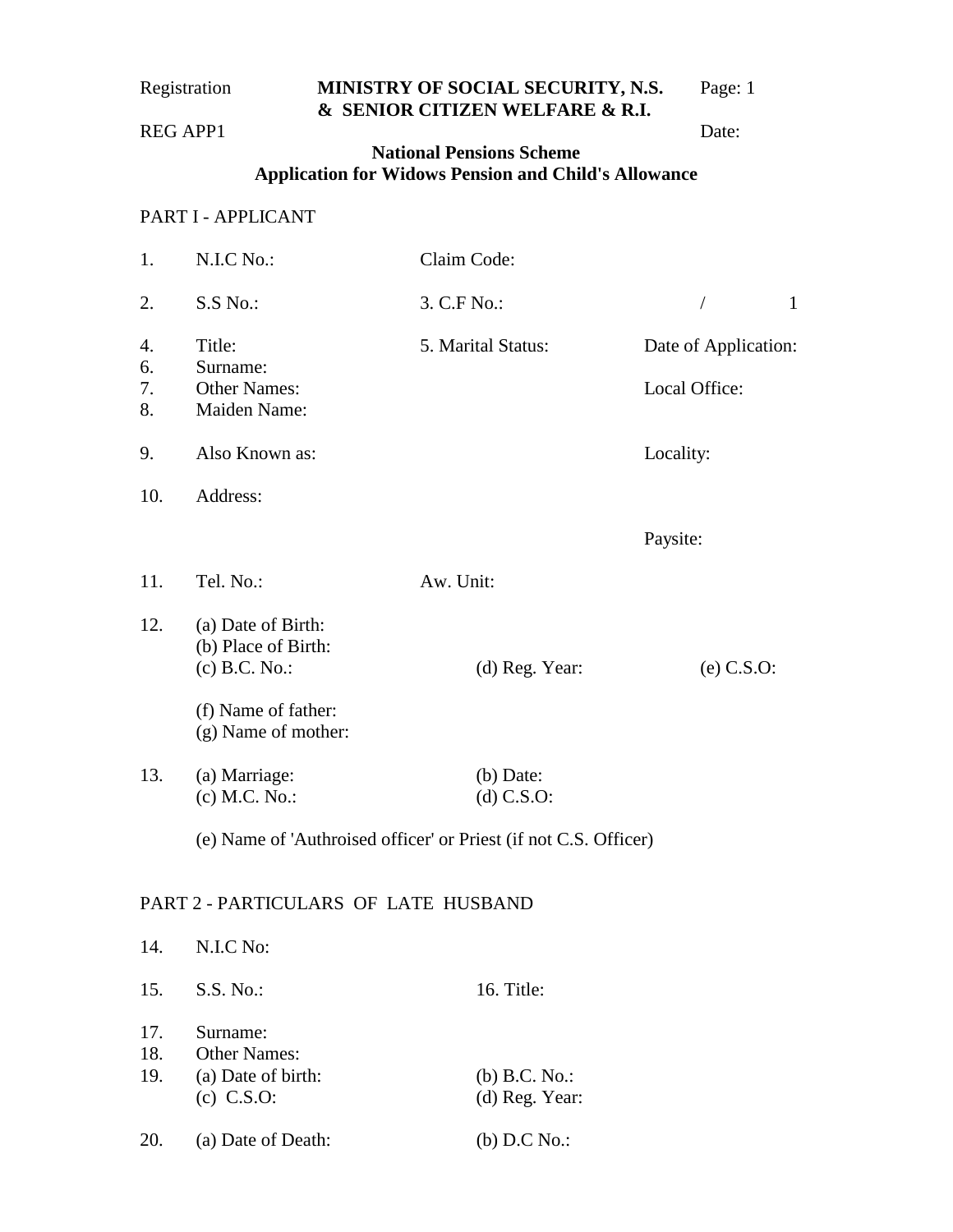#### Registration **MINISTRY OF SOCIAL SECURITY, N.S.** Page:2 **& SENIOR CITIZEN WELFARE & R.I.**  REG APP1 Date:

### **National Pensions Scheme Application for Widows Pension and Child's Allowance**

# PART 3 - PREVIOUS CLAIM

| 21. Have you ever | Type of Benefit | Date of     | Office |
|-------------------|-----------------|-------------|--------|
| Applied for any   |                 | application |        |
| other benefits?   |                 |             |        |

### PART 4 - CITIZENSHIP & PERIODS OF RESIDENCE

- 22. (a) Is applicant a Mauritian Citizen?
- 23. If 'No', was applicant's late husband a Mauritian citizen?
- 24. If neither applicant nor her late husband was a Mauritian Citizen (a) Date of first arrival in Mauritius
	- (b) Periods of absence since the date of first arrival:

From To

Passport No.: Date & Place of issue:

Remarks

25. Is applicant residing in Mauritius?

### PART 6 - CONTRIBUTORY WIDOW'S PENSION

26. Details of employment if contributions to NPF payable:

| Employer's | Employer's     | Period of employment | Remarks |
|------------|----------------|----------------------|---------|
| Name       | <b>Address</b> |                      |         |
|            |                | From                 |         |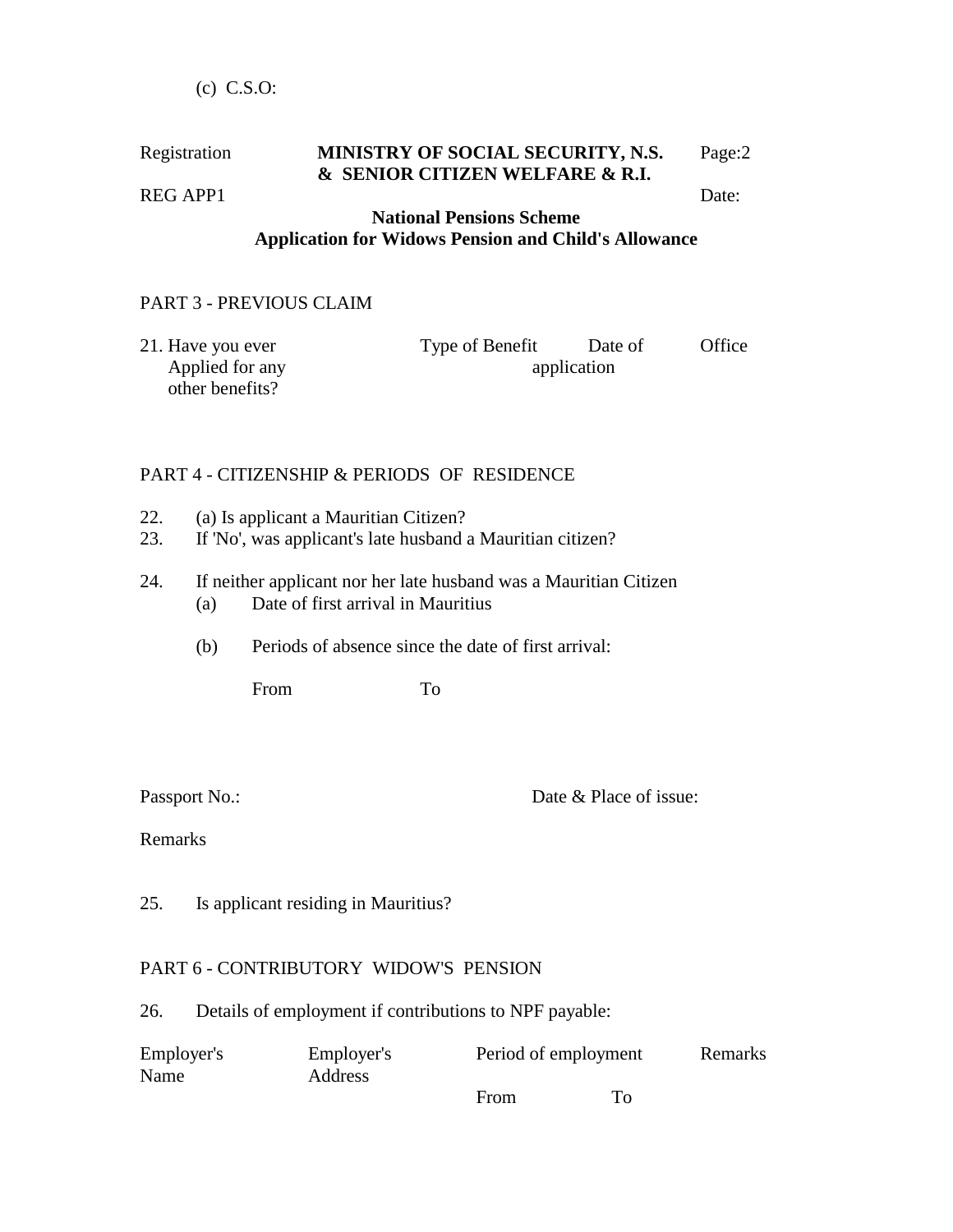#### REG APP1 Date:

# Registration **MINISTRY OF SOCIAL SECURITY,N.S.** Page:3 **& SENIOR CITIZEN WELFARE & R.I.**

# **National Pensions Scheme Application for Widows Pension and Child's Allowance**

#### Part 7 - CHILD'S ALLOWANCE

27. N.I.C No Surname

> Other Names Sex

 Date of Birth B.C No./Reg. Year

 C.S.O Father's Surname Other Names

Mother's Surname

 Other Names Form/Course Ed. cert. Attached

 Is child living with applicant?

#### PART 8 - PAYMENT INTO BANK

28. Name of Bank/Post Office:

29. Account No.:

- 30. If joint account, please record particulars of the other holder:
	- (a) N.I.C No.:
	- (b) Name: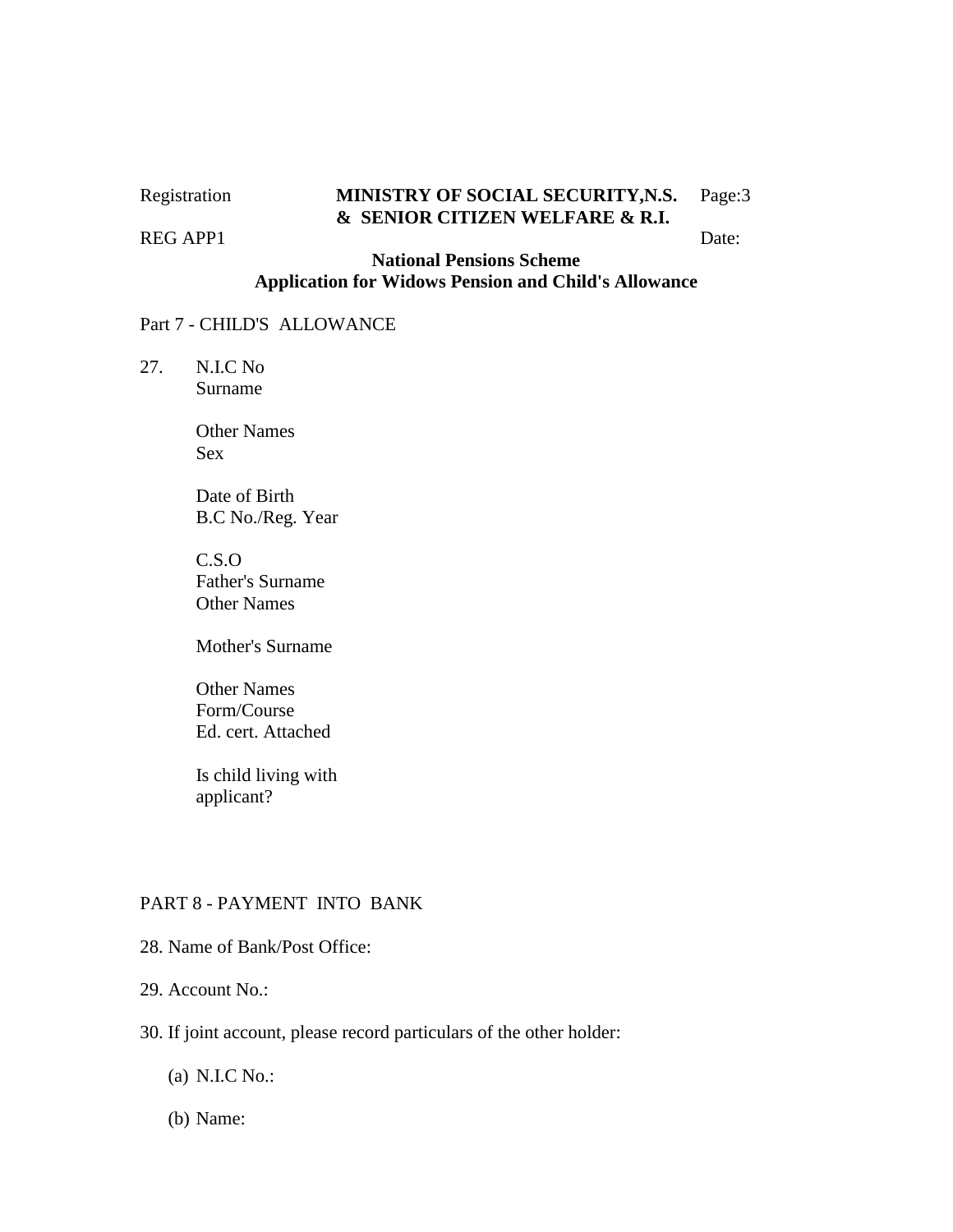(c) Address:

# (d) Relationship to applicant:

|     | Registration              | MINISTRY OF SOCIAL SECURITY, N.S<br>& SENIOR CITIZEN WELFARE & R.I.                                                                                                                                                                                          | Page: 4              |
|-----|---------------------------|--------------------------------------------------------------------------------------------------------------------------------------------------------------------------------------------------------------------------------------------------------------|----------------------|
|     | <b>REG APP1</b>           |                                                                                                                                                                                                                                                              | Date:                |
|     |                           | <b>National Pensions Scheme</b><br><b>Application for Widows Pension and Child's Allowance</b>                                                                                                                                                               |                      |
|     | PART 9 - DECLARATION      |                                                                                                                                                                                                                                                              |                      |
|     | therein.                  | 31. I declare that I have not contracted any subsequent civil or religious marriage and the<br>statements made by me and recorded on this form are true to the best of my<br>knowledge. I undertake to inform this Ministry of any change in the particulars |                      |
|     |                           |                                                                                                                                                                                                                                                              | Signature/Thumbprint |
| (a) |                           | Signature of witness (if applicant cannot sign)                                                                                                                                                                                                              |                      |
|     | Name of Witness           |                                                                                                                                                                                                                                                              |                      |
|     | <b>Address of Witness</b> |                                                                                                                                                                                                                                                              |                      |
|     | N.I.C No:                 |                                                                                                                                                                                                                                                              |                      |
|     | 32. PART 10 - PROXY       |                                                                                                                                                                                                                                                              |                      |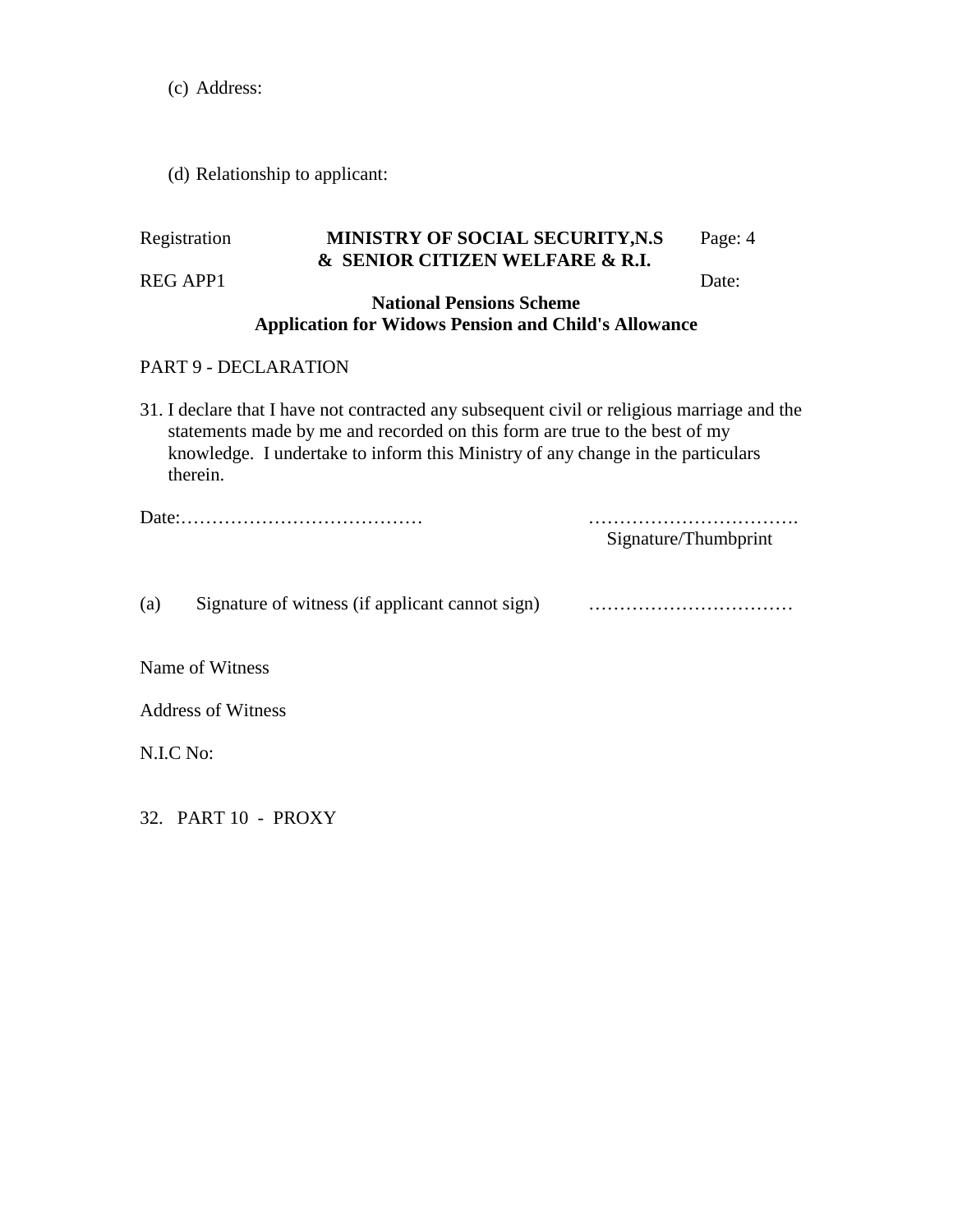| Registration                   | MINISTRY OF SOCIAL SECURITY, N.S.<br>& SENIOR CITIZEN WELFARE & R.I.                           | Page: 5           |  |
|--------------------------------|------------------------------------------------------------------------------------------------|-------------------|--|
| <b>REG APP1</b>                |                                                                                                | Date:             |  |
|                                | <b>National Pensions Scheme</b><br><b>Application for Widows Pension and Child's Allowance</b> |                   |  |
|                                | PART 11 - REGISTRATION & CHECKING AT LOCAL OFFICE                                              |                   |  |
| 33. Application registered by: |                                                                                                |                   |  |
| Officer's Name:                |                                                                                                |                   |  |
|                                |                                                                                                |                   |  |
|                                |                                                                                                |                   |  |
| Date:                          |                                                                                                | Signature of SSO  |  |
| 34. Documents checked by:      |                                                                                                |                   |  |
| Officer's Name:                |                                                                                                |                   |  |
|                                |                                                                                                |                   |  |
| Date:                          |                                                                                                | Signature of HSSO |  |
|                                | PART 12 - CHECKING AT INDEX SECTION, BENEFITS BRANCH                                           |                   |  |
| 35. Index checked to-day:      | (a) there is no previous/there is a previous file                                              |                   |  |
|                                |                                                                                                | P. Site Code:     |  |
|                                | (b) there is no connected/there is a connected file                                            |                   |  |